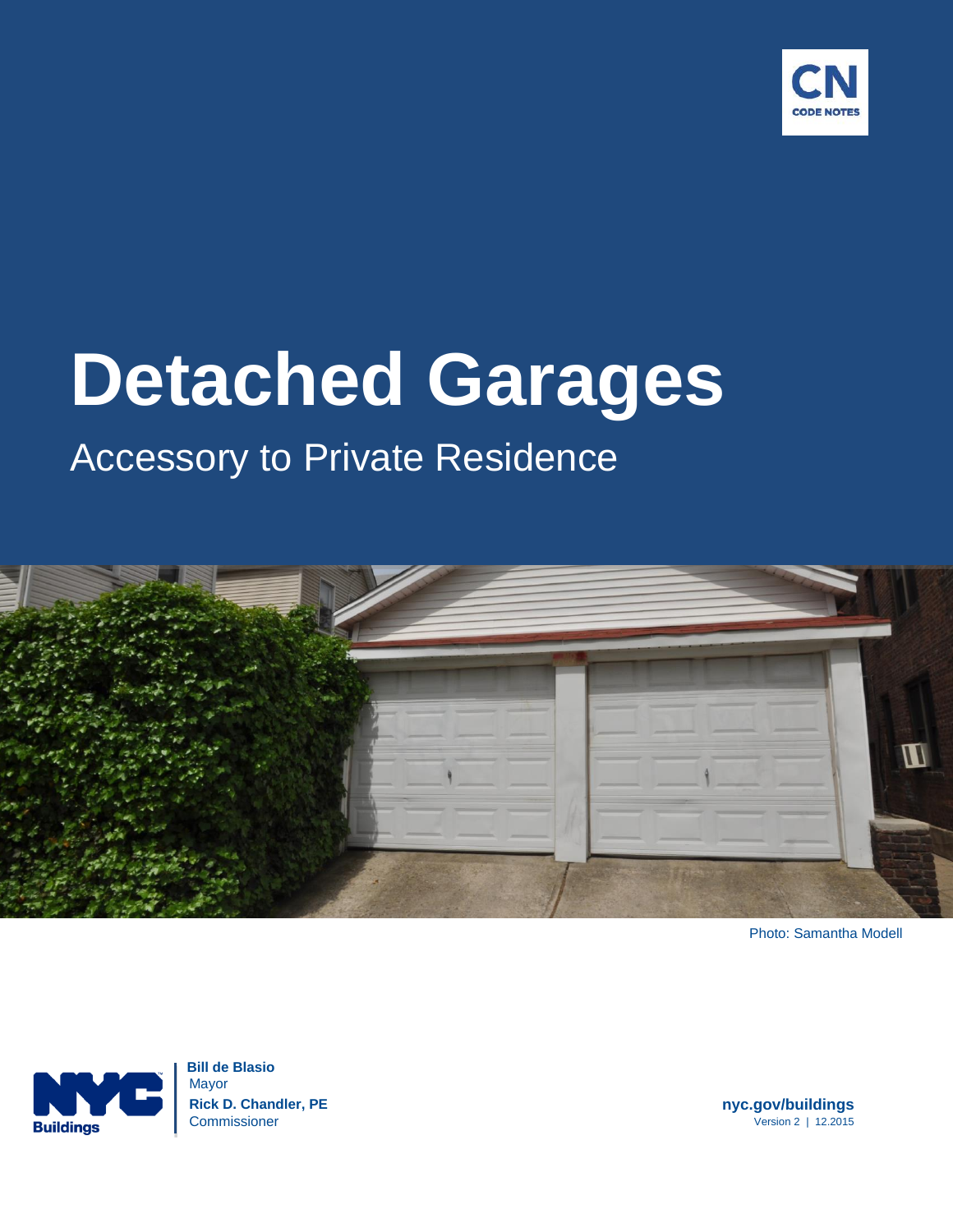

**Detached garages are typically built in lower-density zoning districts in the Bronx, Brooklyn, Staten Island and Queens. Single-car garages are the most common, and multi-car garages are often built on larger lots. This guide covers accessory garages to one- and two- family homes.**

#### **NYC Zoning Resolution**

Detached garages are considered permitted obstructions in required rear yards and/or open spaces, and they are permitted as lot-line buildings in most districts. Their area, height and capacity are regulated by New York City's zoning laws. Other related restrictions and requirements include the area of paved driveways, corresponding curb cuts, and possible street tree and sidewalk planting (if the area exceeds 400 square feet).

#### **NYC Construction Codes**

Because detached garages abut rear and side lot lines in most zoning districts, neighboring structures on adjoining lots must be protected, and the NYC Building Code outlines construction class, fire rating and fire separation requirements. In addition, storm water disposal is commonly addressed by connecting to the storm sewer or with on–site drywell installations.

*This publication is a guide to provide a general overview of the requirements to legally construct a detached garage as an accessory to a private residence.* 

*There may be additional, applicable NYC Zoning Resolution and/or NYC Construction Code requirements.*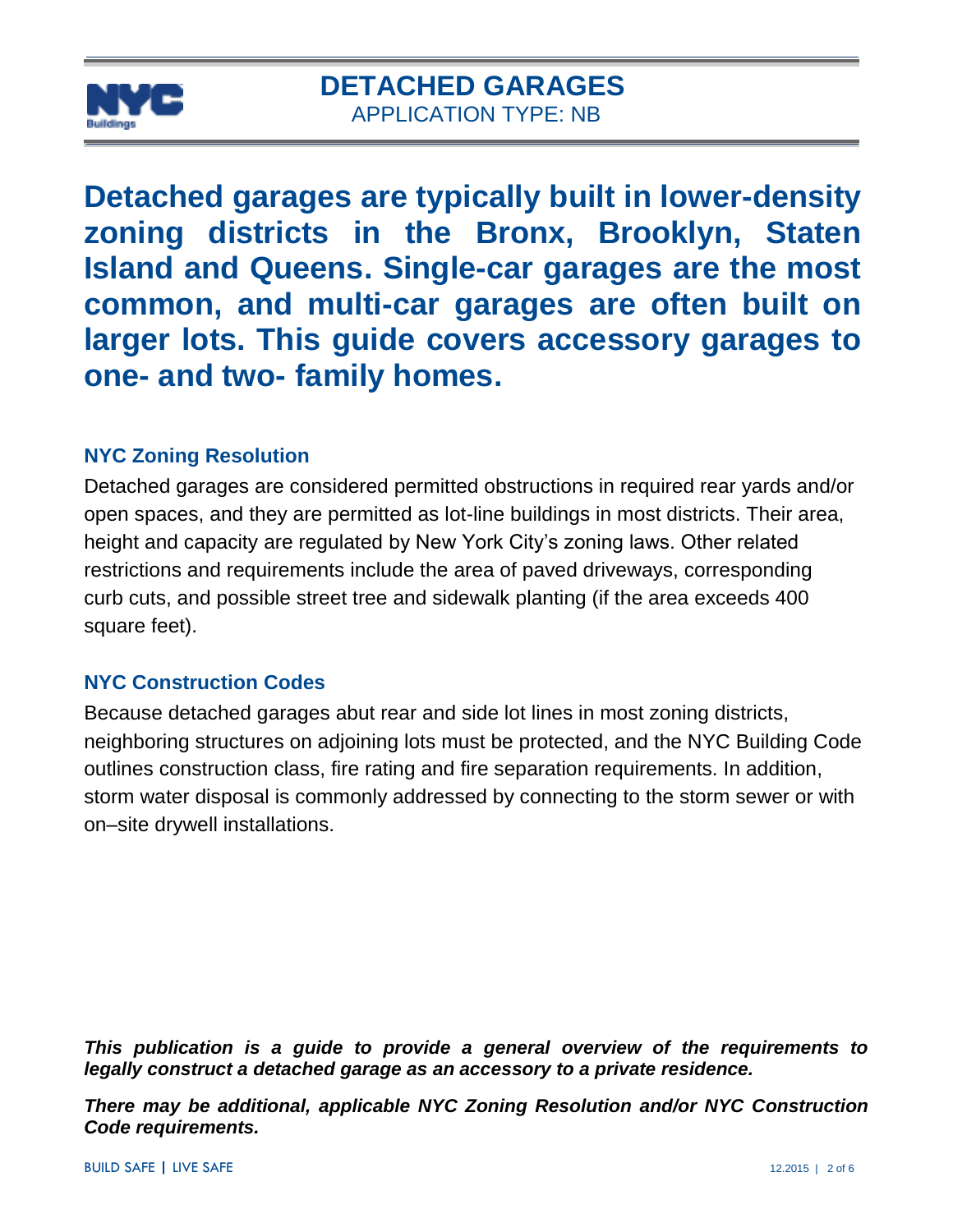

# **DETACHED GARAGES** APPLICATION TYPE: NB

# **FIRST STEPS**

- Zoning district, site designations (special purpose districts, waterfront area or block, flood hazard area, fire district, landmark district, little 'e' DEP designated block, wetlands, 200' within transit authority infrastructure)
- Lot diagram, scope and area of work indicated, location of main building on lot and adjacent buildings on adjoining lots
- Existing legal conditions including legality of the main building
- Borough commissioner determinations, if applicable

### **ADMINISTRATIVE**

#### **DOB Forms**

- [PW1](http://www1.nyc.gov/assets/buildings/pdf/pw1_new.pdf) (fees based on correct gross floor area)
- [PW1-A](http://www1.nyc.gov/assets/buildings/pdf/pw1a.pdf) (UG 1 or 2, "U" occupancy)
- [PW1-B](http://www1.nyc.gov/assets/buildings/pdf/pw1b.pdf) (if drywell installation required)
- [PD1](http://www1.nyc.gov/assets/buildings/pdf/pd1.pdf) (with topological stamp required from borough president's office)
- [TR1](http://www1.nyc.gov/assets/buildings/pdf/tr1_2014.pdf)
- [ST1](http://www1.nyc.gov/assets/buildings/pdf/st1_form.pdf)
- [ZD1](http://www1.nyc.gov/assets/buildings/pdf/zd1.pdf)

#### **Technical Documents**

- Soil boring test and report
- Soil percolation test (if drywell installation required)
- Initial survey

#### **Related Applications**

- Demolition application sign-off, if previous garage or other structure existed
- Curb cut application, if filed separately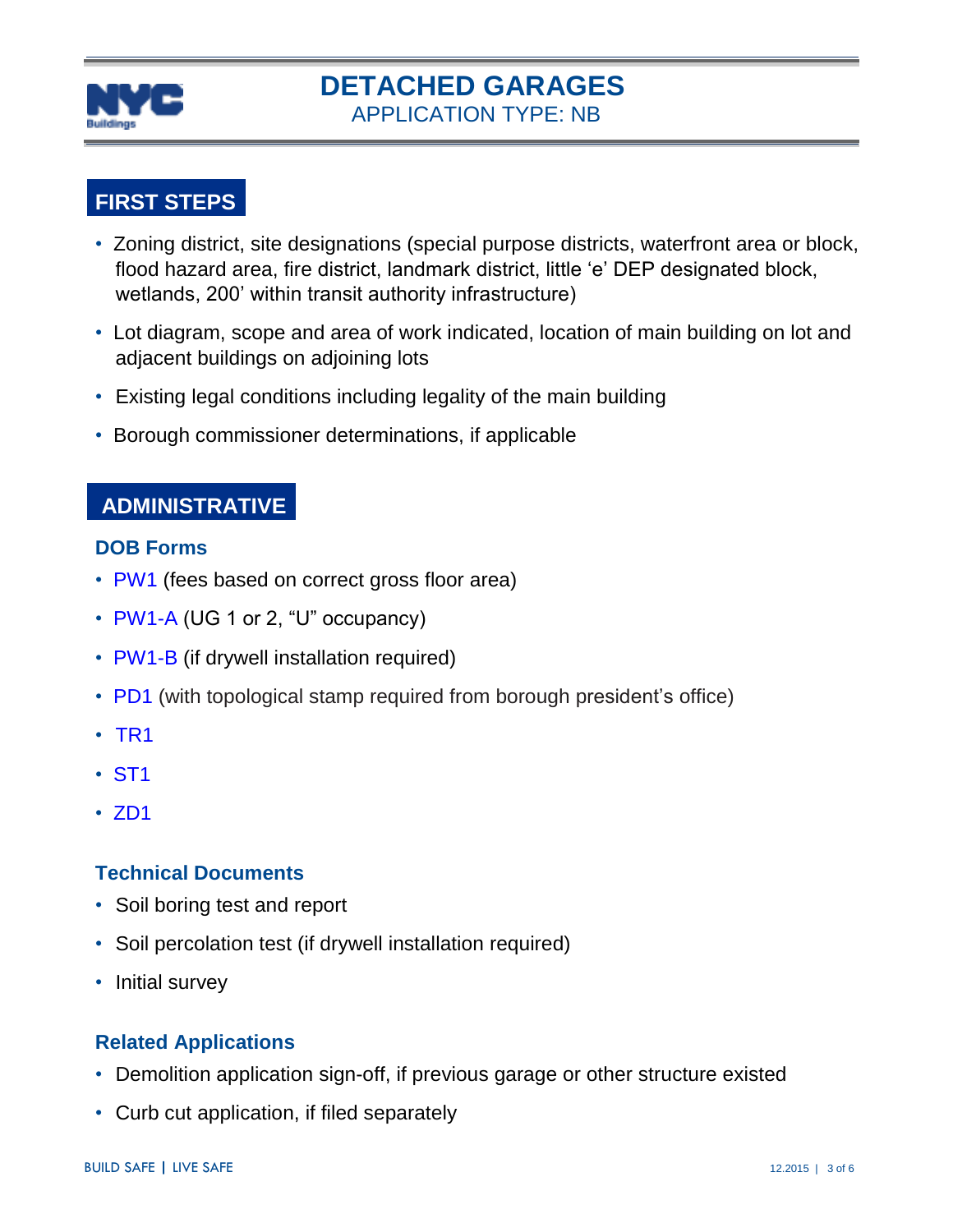

# **DETACHED GARAGES** APPLICATION TYPE: NB

#### **BIS Required Items**

- Waive BPP prior to approval [\(Directive](http://www1.nyc.gov/assets/buildings/pdf/sl4.pdf) 9 of 1972 exempt)
- Waive demolition sign-off if no structure exists on the location of the proposed garage

### **[ZONING](http://www.nyc.gov/html/dcp/html/zone/zonetext.shtml)**

#### **Bulk & Location**

- Location of garage as permitted obstruction in open space ZR 23-12(h) & ZR 64- 421(a)
- Location of garage in side yards ZR 23-441 & ZR 23-442
- Height and other restrictions for R1 and R2A districts ZR 23-141(b)(5) and ZR 23- 44(b)(5)(i)
- Floor area restriction  $-$  ZR 23-12(h) & ZR 23-141(b)(5)

#### **Site Restrictions & Requirements**

- Maximum number of spaces permitted  $-$  ZR 23-12(h), 25-15, 25-16 to 25-161
- Area of paved driveways and open parking spaces within allowable limits – ZR 23-12(e)
- Street tree and sidewalk planting strip triggers ZR 23-03(e) & 23-04(d)
- Size and location of spaces ZR 25-62
- Curb cut location and length  $-$  ZR 25-63, ZR 25-631, ZR 25-632 and ZR 25-633

### **MULTIPLE DWELLING LAW**

• N/A



• N/A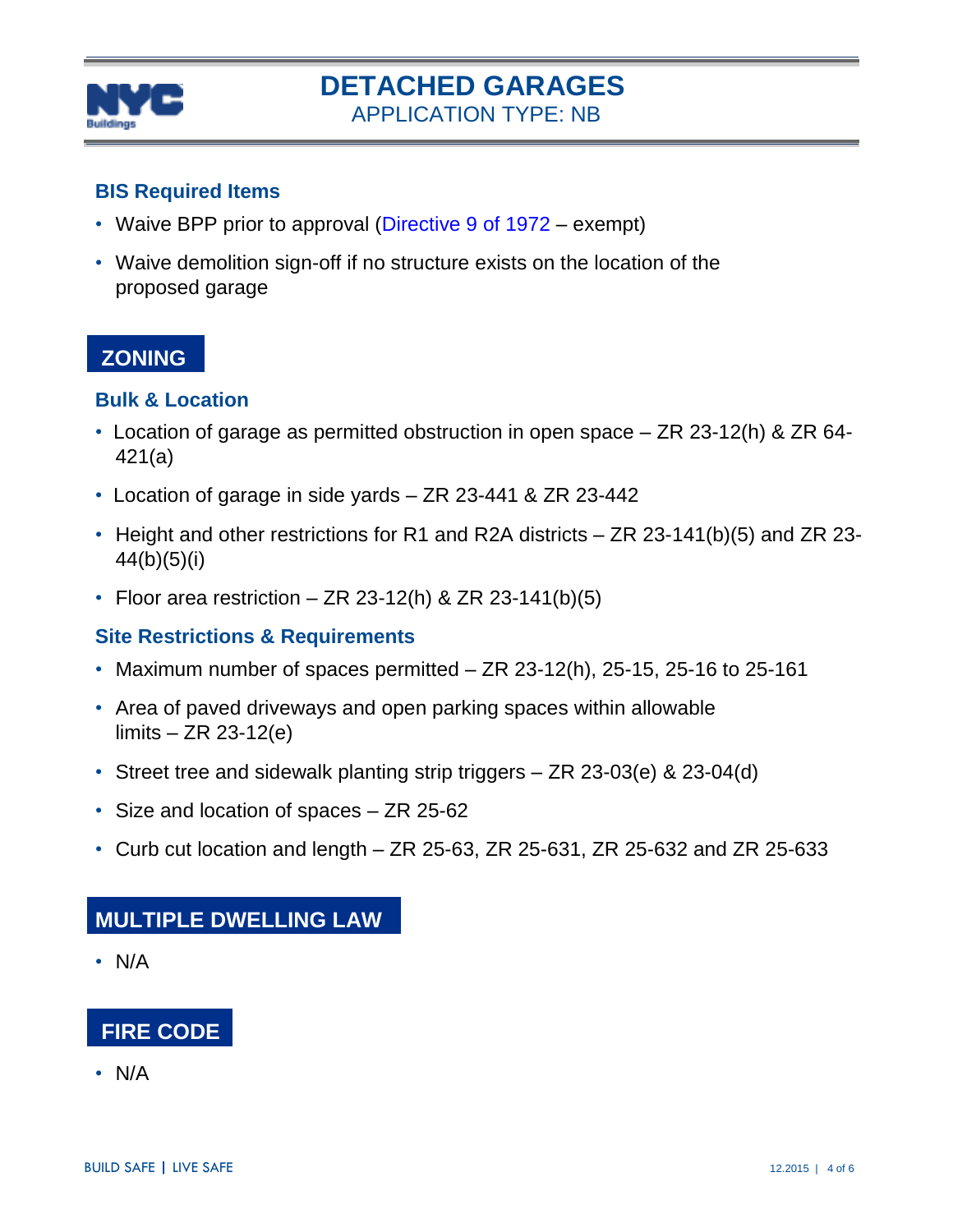

## **[BUILDING CODE](http://www.nyc.gov/html/dob/html/codes_and_reference_materials/2008_cons_codes_table_of_contents.shtml#bldgs)**

- Occupancy group U on Schedule  $A BC 406.1.1$  $A BC 406.1.1$
- Floor area (650 sf max) and height (one story) limit  $-$  [BC 406.1.2](http://www1.nyc.gov/assets/buildings/apps/pdf_viewer/viewer.html?file=2014CC_BC_Chapter_4_Special_Detailed_Requirements.pdf§ion=conscode_2014#nameddest=SECTION_406)
- Construction class, fire rating and fire separation [BC 602.3](http://www1.nyc.gov/assets/buildings/apps/pdf_viewer/viewer.html?file=2014CC_BC_Chapter_6_Types_of_Construction.pdf§ion=conscode_2014#nameddest=SECTION_602) and Table 602
- Protection of neighboring or adjoining buildings [BC 3304](http://www1.nyc.gov/assets/buildings/apps/pdf_viewer/viewer.html?file=2014CC_BC_Chapter_33_Safeguards_During_Construction_or_Demo.pdf§ion=conscode_2014#nameddest=SECTION_3304) and BC [3309](http://www1.nyc.gov/assets/buildings/apps/pdf_viewer/viewer.html?file=2014CC_BC_Chapter_33_Safeguards_During_Construction_or_Demo.pdf§ion=conscode_2014#nameddest=SECTION_3309)
- Structural information and details on drawings [BC 107](http://www1.nyc.gov/assets/buildings/apps/pdf_viewer/viewer.html?file=2014CC_BC_Chapter_1_Administration.pdf§ion=conscode_2014#nameddest=SECTION_107)
- Storm water disposal  $BC 107.11$ ,  $PC 106.6$ ,  $PC 1114$

#### **ELECTRICAL CODE**

• Electric power, if provided – EC 210.52(G)

# **ENERGY CODE**

• N/A (Unconditioned space – ECC 101.5.2)

### **APPLICABLE BULLETINS, DIRECTIVES, PPNS, MEMOS**

• [Buildings Bulletin 2009-](http://www1.nyc.gov/assets/buildings/bldgs_bulletins/bb_2009-012.pdf)12 (Wetlands)

### **OTHER AGENCY APPROVALS**

- **City Planning Commission:** Certification required for waterfront area or block for more than 2-family or, in some cases, for natural area ZD
- **New York State Department of Environmental Conservation:** Approval if in wetlands or adjacent areas
- **NYC Department of Environmental Protection:** Notice to proceed required for lot with little 'e' designation
- **NYC Department of Environmental Protection:** approval required for storm water disposal
- **Landmarks Preservation Commission:** Approval if in landmark district
- **Metropolitan Transit Authority:** Approval required for work within 200' of transit infrastructure